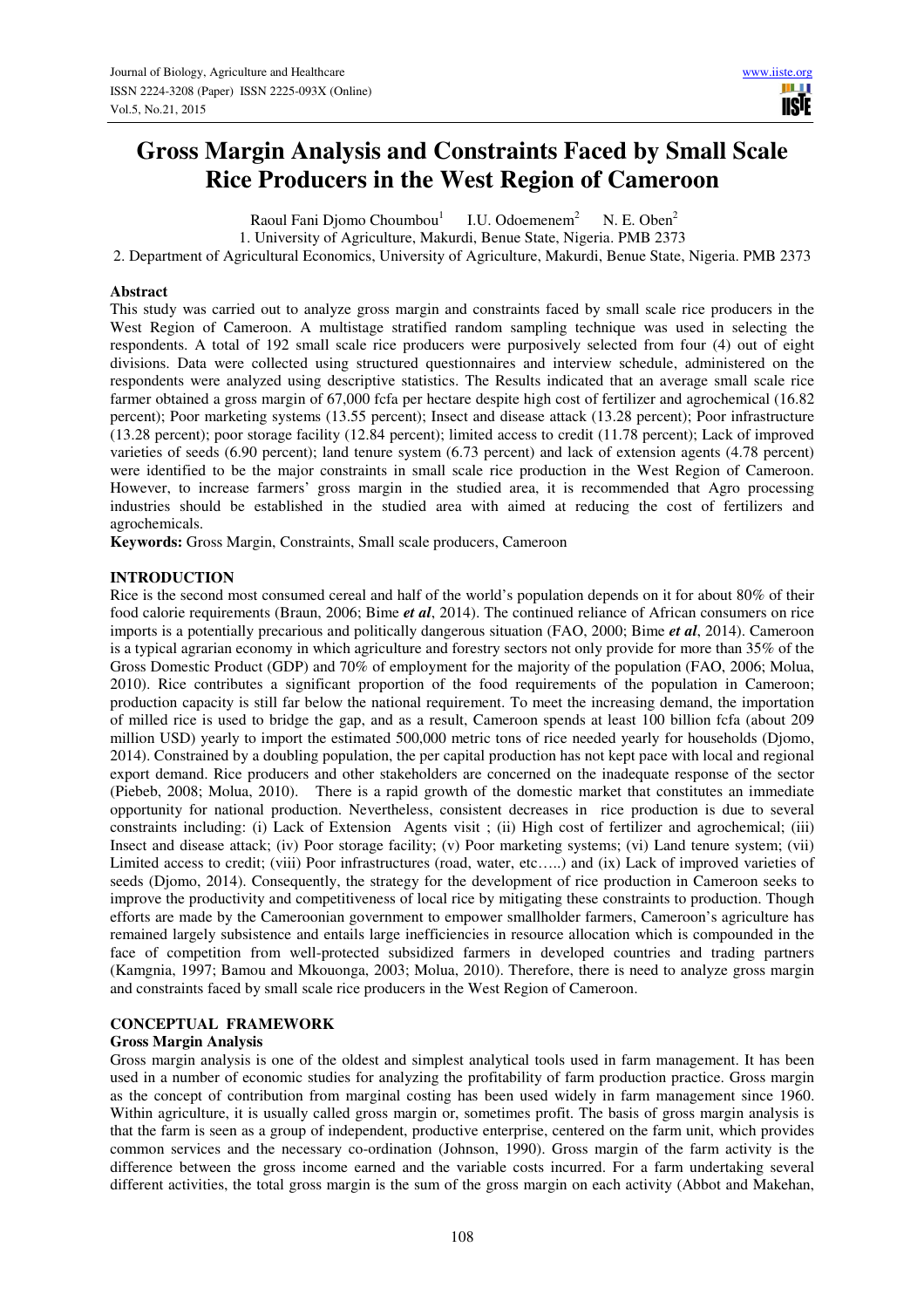1992). The total revenue represents the volume of the output from the farm (e.g. physical quantity of the crop multiplied by the unit price), while the total cost is the total value of the entire farm input during a certain period of production. It is of two component parts fixed cost and variable cost. Fixed costs are those costs incurred on fixed inputs which do not change as production changes. The fixed costs is just in the short run because in the long run all costs become variable since conditions may warrant changing all the factors of production, on the other hand, variable costs are the short term costs of resources which last for less than one year. They vary according to output and are incurred on variable inputs which can attribute to specific enterprise (Olukosi and Ogungbile, 1982). Gross margin is the difference between the gross farm income (GFI) and Total Variable Cost (TVC). It is a useful planning tool in situations where fixed capital is a negligible portion of farming enterprises as in the case of small scale subsistence agriculture (Olukosi and Erhabor, 1988).

# **EMPIRICAL REVIEW**

# **Gross Margin Analysis in Agricultural Production**

Odoemenem and Inakwu, (2011) found that an average rice farmer earned a gross margin of 91,338.26 Naira in Cross River State, Nigeria. Owor (2011) found that gross margin analysis of soybean farmers in Benue State, Nigeria was 42,352 naira per hectare. Ani (2010) reported that profitability of food legume crops in Benue State, Nigeria was 18,959 naira per hectare. Bime *et al.* (2014) obtained a gross margin of 134484.9 fcfa/ha in their study on profitability and marketing channels of rice in Menchum River Valley of North West Region of Cameroon**Constraints to Agricultural Production** 

Piebeb (2008) explained that misplaced priority, inconsistent policies, weak institutional setting, poor marketing systems, inconsistent agricultural input, deteriorating irrigation structures, Inappropriate Technologies for Production, gender disparities and inequality, environmental constraints, lack of sufficient quantities of improved seed rice, little access to credits, weak research support and inadequate training of farmers are the major constraints in rice production in Cameroon. Odoemenem and Inakwu, (2011) found that the major rice production constraints faced by farmers in Cross River State, Nigeria were inadequate capital (82.5 percent), high cost of labour (67.5 percent), inadequate supply of farm inputs (64.2 percent), land tenure system (63.3 percent), high cost of fertilizer (78.3 percent) among others. According to Singh and Moya (1997), disease and pests are important natural factors limiting the production of rice and in severe cases, account for about 100 percent crop losses. There are other constraints to sustainable rice production in Cameroon which include: Low temperature during off-season in irrigated areas, poor marketing Systems, deteriorating irrigation infrastructures, recently lack of input supply and credit due to reorganization of the public sectors, weak research support (www.waltersmunde.tripod.com).

# **METHODOLOGY**

**The Study Area:** The study was conducted in the West Region of Cameroon which has eight divisions namely: Bamboutos, Haut-Nkam, Mifi, Menoua, Khoung-khi, Nde and Hauts-Plateaux. The West Region covers a total land area of 14000 sq km and is located in the West-Central part of Cameroon within latitudes 5° 20' and 7° North and longitude 9° 40' and 11° 10' East of the equator (Yerima and Van, 2005).

**Population, Sampling procedure and Data Collection:** A sample of the population was taken by adopting a multistage stratified random sampling procedure. First, four divisions were purposively selected (Bamboutos, Nde, Noun, and Menoua) based on the high concentration of rice production in those divisions. The second stage involved selection of one subdivision from each of the selected divisions namely: Tonga in Nde division, Foumbot in Noun division, Santchou in Menoua division, and Galim in Bamboutos division. In stage three one community in each of the selected subdivision was selected namely: Keneghang; Babitchoua; Baigom and Sekou. Having drawn the sampling frame of 2400 rice farmers in these communities collected from the West Regional Delegation of the Cameroon's Ministry of Agriculture and Rural Development, 8 percent of the producers' population was randomly selected in each community. Thus a total of 192 small scale rice farmers were selected for the study.

# **Variable Specification/Model Specification**

**Gross Margin Analysis** 

Gross Margin is given as:  $GM = TR - TVC$  Where: GM = Gross margin (fcfa/hectare) TR = Total Revenue (fcfa/hectare) TVC = Total Cost (fcfa/hectare)

# **t- Test Analysis**

The *t* statistic to test whether the means are different can be calculated as follows: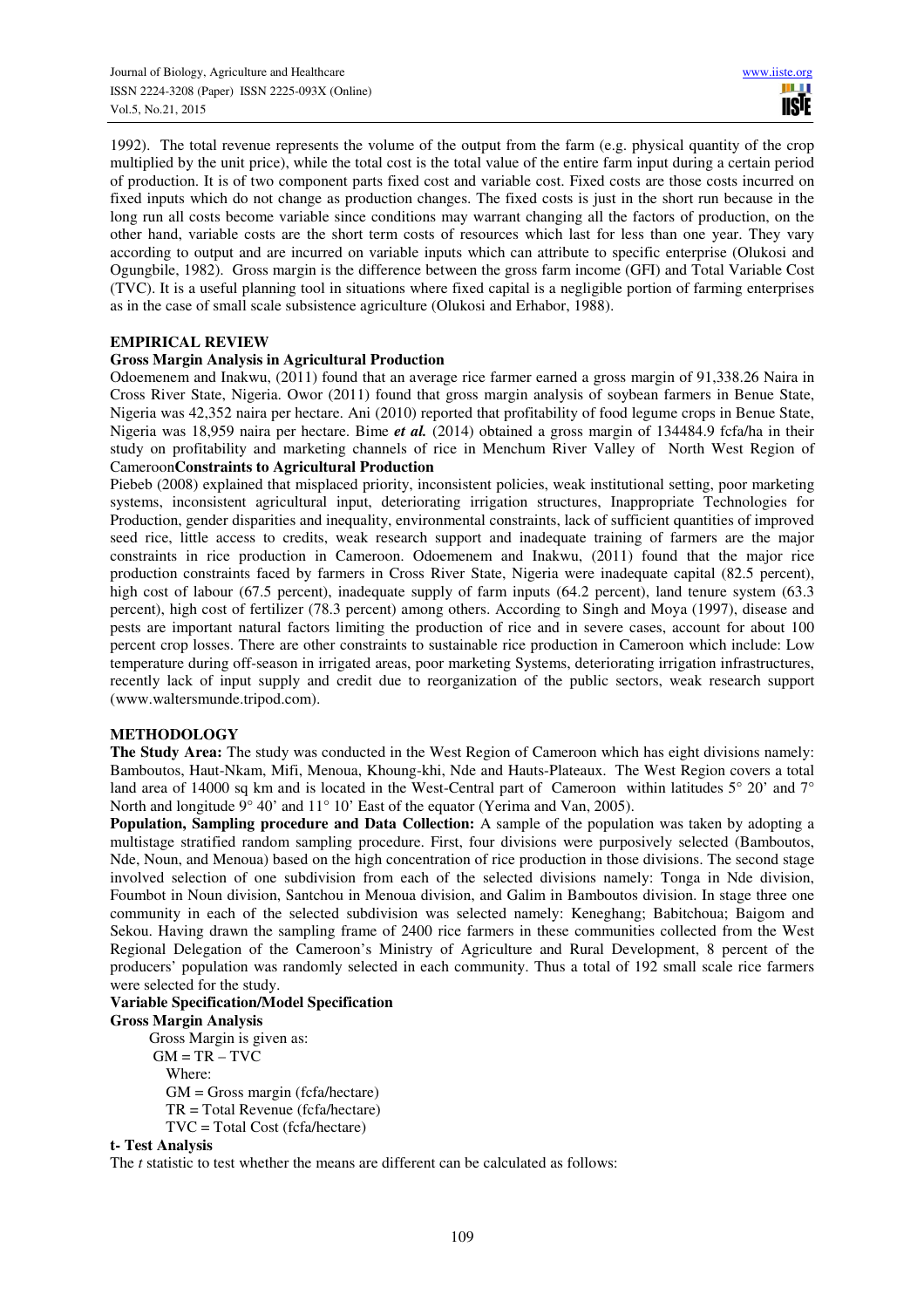$$
t = \frac{\bar{X}_1 - \bar{X}_2}{s_{X_1 X_2} \cdot \sqrt{\frac{2}{n}}}
$$

where

$$
s_{X_1X_2} = \sqrt{\frac{1}{2}(s_{X_1}^2 + s_{X_2}^2)}
$$

Here  ${}^{S}X_1X_2$  is the pooled standard deviation, 1 = group one, 2 = group two.  $S_{X_1}^2$  and  $S_{X_2}^2$  are the unbiased estimators of the variances of the two samples. The denominator of  $t$  is the standard error of the difference between two means**.** 

#### **RESULTS AND DISCUSSION**

#### **1-Gross Margin Analysis of Small Scale Rice Production in the West Region of Cameroon**

The result in table 1 indicates that the mean cost incurred on labour is 143000 fcfa and constitutes 43.73 percent of the average total variable cost. The result further revealed that the mean cost of seeds (61000 fcfa) constituted 18.65 percent of the average total variable cost. The result also revealed that the mean cost of pesticides (11900 fcfa) constituted 3.63 percent of the average total variable cost. Similarly the mean cost of herbicides (29100 fcfa) constituted 8.89 percent of the average total variable cost and the mean cost of fertilizer (82300 fcfa) constituted 25.16 percent of the average total variable cost. The mean revenue is 394000 fcfa which means that an average small scale rice farmer obtained a gross margin of 67000 fcfa/ha. This value when compared with the value (134484.9 fcfa/ha) obtained by Bime *et al.* (2014) in their study on analysis of Profitability and marketing channels of rice in Menchum River Valley of North-West Region of Cameroon shows a decreases in profitability which may be attributed to inability of small scale rice farmers in the West Region of Cameroon to minimize cost incurred during the production process.

 t-test result of gross margin analysis is presented in table 2. The result indicated that the mean total revenue is significantly higher than the mean total variable cost. This result implies that small scale rice production is a lucrative or a profitable business in the West Region of Cameroon.

**Table 1:** Descriptive Statistics of Cost and Return Variables of Small Scale Rice Farmers in the West Region of Cameroon

| <b>Statistics</b> | Cost of<br>Labour<br>fcfa/ha | Cost of<br><b>Seeds</b><br>fcfa/ha | Cost of<br><b>Pesticides</b><br>fcfa/ha | Cost of<br><b>Herbicides</b><br>fcfa/ha | Cost of<br>Fertilizer<br>fcfa/ha | <b>Total</b><br>Variable<br>cost<br>fcfa/ha | <b>Total</b><br><b>Revenue</b><br>fcfa/ha | Gross<br><b>Margin</b><br>fcfa/ha |
|-------------------|------------------------------|------------------------------------|-----------------------------------------|-----------------------------------------|----------------------------------|---------------------------------------------|-------------------------------------------|-----------------------------------|
| Mean              | 143000                       | 61000                              | 11900                                   | 21900                                   | 82300                            | 327000                                      | 394000                                    | 67000                             |
| Median            | 120000                       | 59750                              | 5000                                    | 21000                                   | 72000                            | 280500                                      | 3.90E5                                    | 8.42E4                            |
| Mode              | 100000                       | 70000                              | 5000                                    | 13500                                   | 54000                            | 355000                                      | 325000                                    | $-3E5$                            |
| Standard          | 9.488E4                      | 3.75F4                             | 2.139F4                                 | 2.798E4                                 | 5.972F4                          | 20.156E4                                    | 15.441E4                                  | 24.163E4                          |
| deviation         |                              |                                    |                                         |                                         |                                  |                                             |                                           |                                   |
| Variance          | 9.00E9                       | 1.40E9                             | 4.57E8                                  | 7.82E8                                  | 3.56E9                           | 4.06E10                                     | 2.38E10                                   | 5.83E10                           |
| Minimum           | 17600                        | 5000                               | 0                                       | 1500                                    | $\Omega$                         | 56400                                       | 125000                                    | $-1.E6$                           |
| Maximum           | 800000                       | 36000                              | 200000                                  | 250000                                  | 360000                           | 1970000                                     | 1875000                                   | 1537600                           |
|                   |                              |                                    |                                         |                                         |                                  |                                             |                                           |                                   |

Source: Field Survey, 2014

**Table 2**: Test of Equality of Total revenue and Total variable Costs (Gross Margin) of small scale rice farmers in the West Region of Cameroon

|                             |       | df      | Significance (2-tailed) |
|-----------------------------|-------|---------|-------------------------|
| Equal variances assumed     | 3.645 | 382     | $0.000*$                |
| Equal variances not assumed | 3.645 | 357 759 | $0.000*$                |

Source: Field Survey, 2014 \* significant at 5%

**2-Constraints Faced by Small Scale Rice Farmers in the West Region of Cameroon**

Table 3 indicates the constraints of small scale rice production in the West Region of Cameroon. The result revealed that, majority of farmers are faced with the problem of high cost of fertilizer and agrochemical (16.82 percent) and this may be due to the fact that fertilizer, pesticides, herbicides and other agrochemicals used for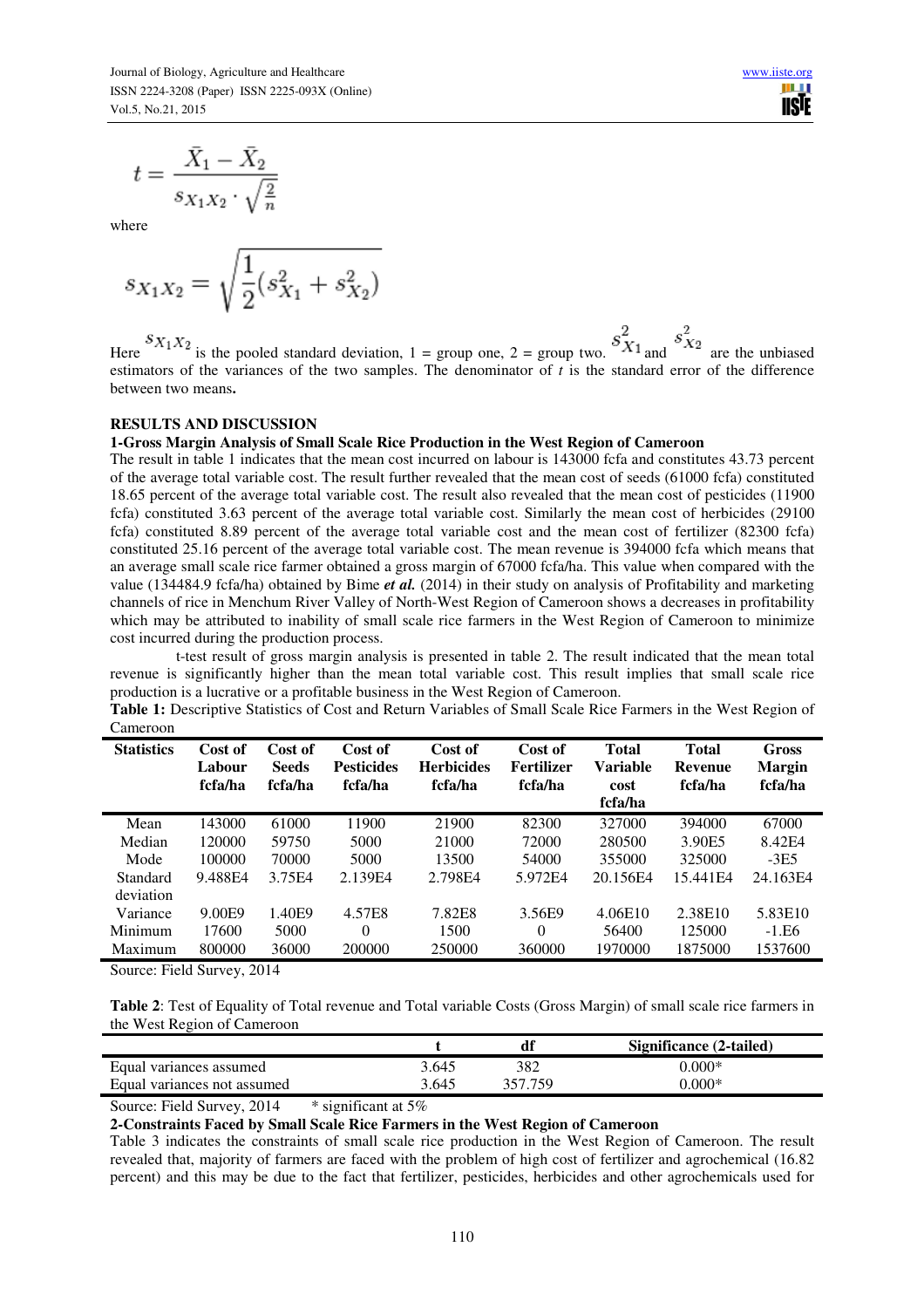production are imported and therefore attracts more cost.

Poor marketing systems (13.55 percent) is another problem faced by farmers, this may be due to lack of statutory regulation which empowers middlemen to take advantage over farmers.

Insect and disease attack (13.28 percent) is another problem faced by farmers. The result agrees with the findings of Sight and Ahmad (1997); Odoemenem and Inakwu, (2011) who explained that diseases are important natural factors limiting the production of rice in several cases, and may account for 100 percent losses.

Poor infrastructure (13.28 percent) is another problem faced by small scale rice farmers and this may be due to the fact that rural areas are less developed.

The result further revealed that poor storage facility (12.84 percent) is another factor that hinders small scale rice production. This may be due to the fact that most farmers' houses are used for storage of their produce.

The result further showed that limited access to credit (11.78 percent) is another constraint in small scale rice production and this may be due to the fact that small scale rice farmers in the West Region of Cameroon do not have collateral security.

Lack of improved varieties of seeds (6.90 percent) and land tenure system (6.73 percent) are other constraints in small scale rice production. The low percentages are due respectively to the fact that government subsidizes and distributes high yielding varieties to farmers and also by the fact that most farmers are indigenes and have acquired their land through inheritance.

Finally, lack of extension agents (4.78 percent) is another constraint in small scale rice production. The low percentage may be due to the new orientation of the agricultural policy put in place by the government which usually post trained personnel in rural areas to work with farmers.

| <b>Constraints</b>                | <b>Frequency</b> | Percentage $(\% )$ | Rank |  |
|-----------------------------------|------------------|--------------------|------|--|
| High cost of fertilizer and       | 190              | 16.82              |      |  |
| agrochemical                      |                  |                    |      |  |
| Poor marketing systems            | 153              | 13.55              |      |  |
| Insect and disease attack         | 150              | 13.28              |      |  |
| Poor infrastructures              | 150              | 13.28              |      |  |
| Poor storage facility             | 145              | 12.84              |      |  |
| Limited access to credit          | 133              | 11.78              | b    |  |
| Lack of improved variety of seeds | 78               | 6.90               |      |  |
| Land tenure system                | 76               | 6.73               | 8    |  |
| Lack of extension agent           | 54               | 4.78               |      |  |
| Total                             | 1129             | 100                |      |  |

**Table 3**: Constraints Faced by Small Scale Rice Farmers in the West Region of Cameroon

Source: Field Survey, 2014 multiple responses recorded

## **CONCLUSION AND RECOMMENDATIONS**

This Study was carried out to analyze gross margin and constraints faced by small scale rice producers in the West Region of Cameroon. The results revealed that small scale rice production is profitable in the studied area with an average gross margin of 67,000 fcfa per hectare despite the fact that cost of fertilizer and agrochemical were high (16.82 percent) and was identified as the major constraint faced by small scale rice producers in the West Region of Cameroon. I t is therefore recommended that:

- Agro processing industries should be established in the studied area with aimed at reducing the cost of fertilizers and agrochemicals.
- Since small scale rice production is profitable in the studied area experienced farmers should also be encouraged to remain on the production process

## **REFERENCES**

- Abbat, J. C. and Makehan, J. P. (1992). Agricultural Economics and Marketing in the Tropics 2<sup>nd</sup> edition, Longman Group, UK Ltd, England. p. 102.
- Ani, D.P.(2010). Productive Efficiency of Benue farmers using food legume as soil restoration agent. M.sc thesis submitted at the Department of Agricultural Economics. College of Agricultural Economics and Extension. University of Agriculture, Makurdi.
- Bamou, E. and Mkouonga, F.H. (2003). Impact of Economic and Trade Policy Reforms on Food Security in Cameroon. FAO Rome.
- Braun, J. V. (2006). *Public policy and inter-national collaboration for sustaining and expanding the rice*. A keynote at the 2nd International Rice Congress on "Science, technology and trade for peace &